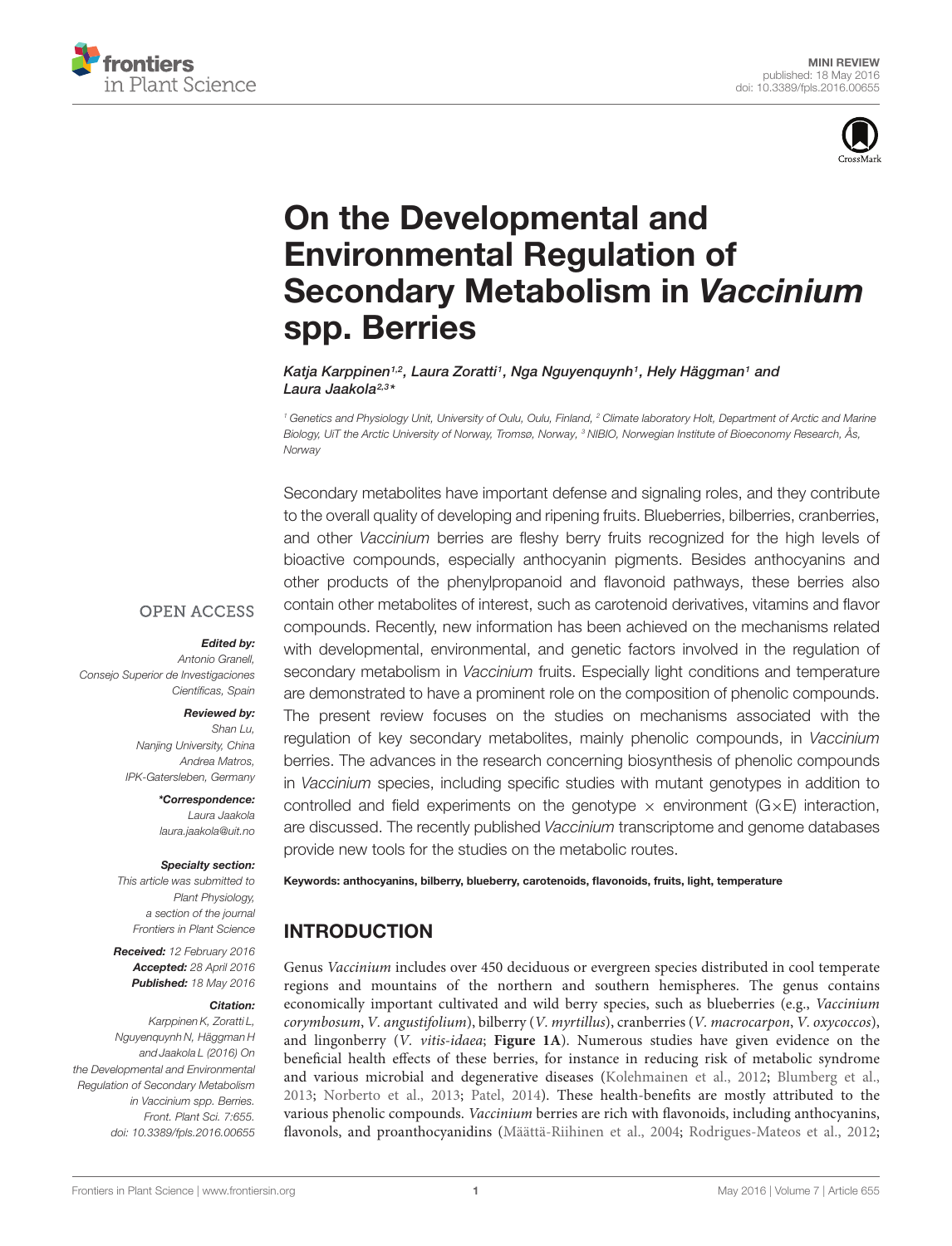[Ancillotti et al.,](#page-5-1) [2016\)](#page-5-1), which are linked to many biological activities such as anti-inflammatory, antimutagenic, antimicrobial, anticancer, antiobesity, and antioxidant properties [\(Szajdek and Borowska,](#page-8-0) [2008;](#page-8-0) [He and Giusti,](#page-6-0) [2010;](#page-6-0) [Nile and](#page-7-5) [Park,](#page-7-5) [2014\)](#page-7-5). However, these berries also contain other valuable compounds, such as carotenoids and their derivatives, other flavor compounds and vitamins. This review covers the current knowledge on the developmental and environmental regulation of the biosynthesis of key metabolites in Vaccinium berries. Most studies in this topic have been performed on flavonoids but other compounds, such as other phenylpropanoids, carotenoid derivatives, and vitamin C are also covered.

## DEVELOPMENTAL REGULATION

Development and ripening of fleshy fruits include major changes in fruit structure and in overall metabolism. At the metabolic level, development of Vaccinium berries is characterized by the production of high amounts of flavonoids, especially red/blue-pigmented anthocyanins coloring the ripe fruits (**[Figure 1A](#page-1-0)**). At the early stages of berry development, proanthocyanidins, flavonols, and hydroxinnamic acids are the major phenolic compounds in these berries, and the accumulation of anthocyanins begins at the onset of ripening [\(Jaakola et al.,](#page-6-1) [2002;](#page-6-1) [Vvedenskaya and Vorsa,](#page-8-1) [2004;](#page-8-1) [Castrejón](#page-6-2) [et al.,](#page-6-2) [2008;](#page-6-2) [Zifkin et al.,](#page-8-2) [2012;](#page-8-2) [Gibson et al.,](#page-6-3) [2013;](#page-6-3) **[Figure 1B](#page-1-0)**). However, the flavonoid profiles vary between Vaccinium berries most of which accumulate anthocyanins only in the skin at ripening. Bilberry, which is recognized as one of the richest source of anthocyanins, accumulates these compounds also in flesh of ripe fruits with 15 different major anthocyanin glycosides identified [\(Jaakola et al.,](#page-6-1) [2002;](#page-6-1) [Zoratti et al.,](#page-8-3) [2014b\)](#page-8-3). The profile of anthocyanins in ripe bilberries and blueberries comprises glycosides of cyanidin, delphinidin, peonidin, petunidin, and malvidin anthocyanidins [\(Lohachoompol et al.,](#page-7-6) [2008;](#page-7-6) [Zoratti](#page-8-3) [et al.,](#page-8-3) [2014b\)](#page-8-3). In red-colored Vaccinium berries, the profile of anthocyanins is less diverse, cyanidin glycosides being the major anthocyanins in ripe lingonberries, in addition to peonidins in ripe cranberries [\(Lee and Finn,](#page-7-7) [2012;](#page-7-7) [Grace et al.,](#page-6-4) [2014;](#page-6-4) Česonienė et al., [2015\)](#page-6-5). However, proanthocyanidin content in ripe berries is typically higher in red-colored Vaccinium berries compared with blueberries. The proanthocyanidin profile of ripe Vaccinium berries includes procyanidins with rare A-type linkages [\(Määttä-Riihinen et al.,](#page-7-8) [2005;](#page-7-8) [Lätti et al.,](#page-7-9) [2011;](#page-7-9) [Grace](#page-6-4) [et al.,](#page-6-4) [2014\)](#page-6-4). In addition to the role of anthocyanins in seed dispersal, the variation in flavonoid profile during berry development is considered to be related in defense responses.



<span id="page-1-0"></span>bilberry (V. uliginosum). (B) Schematic representation of the accumulation of key metabolites during bilberry fruit development and ripening. The highest mean values of different compounds are 3960 μg g<sup>-1</sup> FW for anthocyanins, 216 μg g<sup>-1</sup> FW for proanthocyanidins, 130 μg g<sup>-1</sup> FW for flavonols, 82.5 μg g<sup>-1</sup> FW for vitamin C, 6.2 µg g<sup>-1</sup> FW for ABA and 81.8 µg g<sup>-1</sup> DW (14.4 µg g<sup>-1</sup> FW) for carotenoids, according to [Jaakola et al.](#page-6-1) [\(2002\)](#page-6-1), [Cocetta et al.](#page-6-6) [\(2012\)](#page-6-6), and [Karppinen et al.](#page-6-7) [\(2013,](#page-6-7) [2016\)](#page-6-8).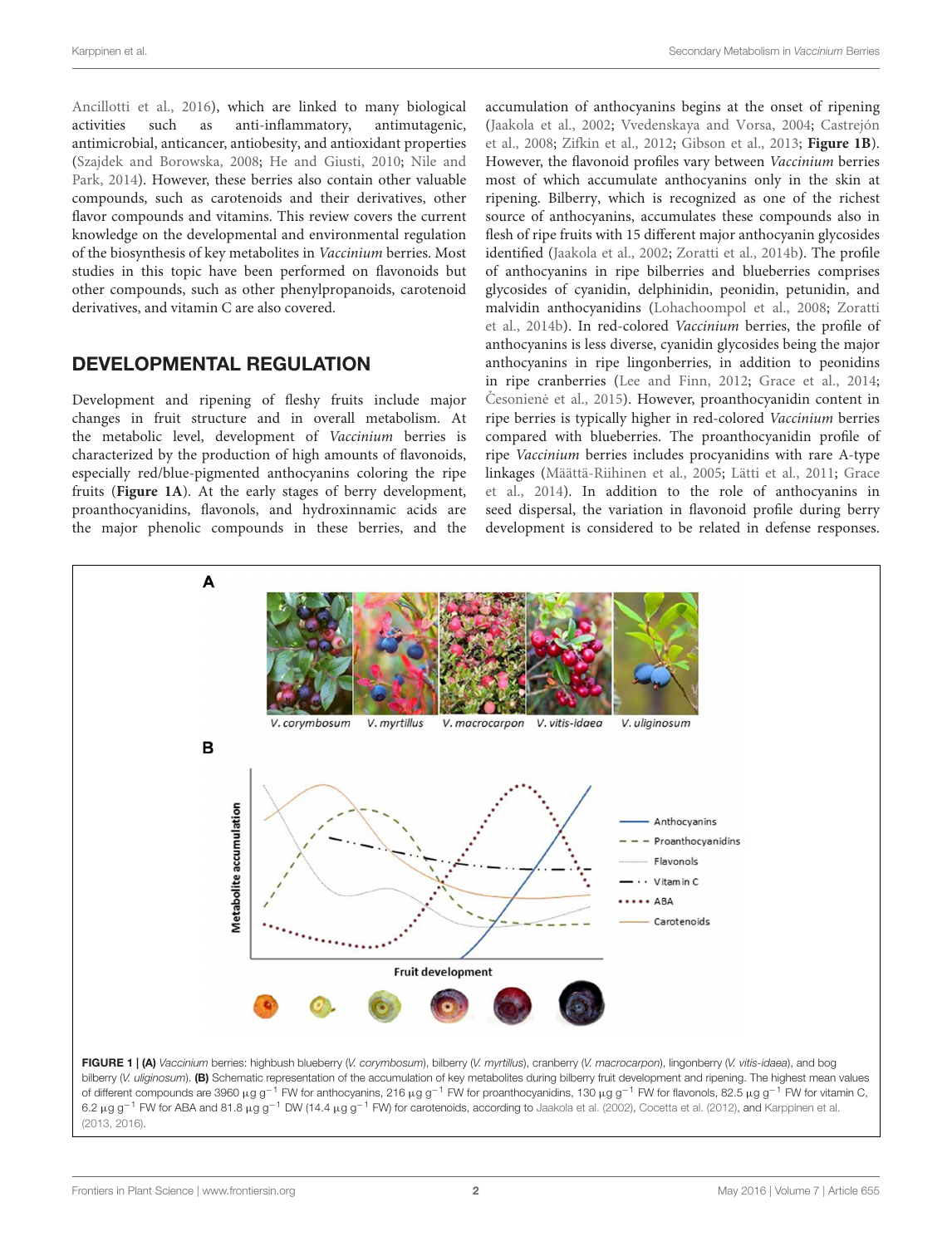For instance, the astringent proanthocyanidins are suggested to provide protection against predation in unripe berries [\(Harborne,](#page-6-9) [1997\)](#page-6-9).

Fleshy fruits are traditionally defined as either climacteric or non-climacteric according to the differences in respiration rate and production of ethylene at ripening [\(Gapper et al.,](#page-6-10) [2013;](#page-6-10) [McAtee et al.,](#page-7-10) [2013;](#page-7-10) [Osorio et al.,](#page-7-11) [2013\)](#page-7-11). In recent years, regulatory role of abscisic acid (ABA) has been established at molecular level in ripening initiation as well as in control of ripening-related anthocyanin biosynthesis of non-climacteric fruits [\(Jia et al.,](#page-6-11) [2011;](#page-6-11) [Li et al.,](#page-7-12) [2011;](#page-7-12) [Shen et al.,](#page-8-4) [2014;](#page-8-4) [Kadomura-](#page-6-12)[Ishikawa et al.,](#page-6-12) [2015\)](#page-6-12), which includes Vaccinium berries. The increase in ABA levels at fruit ripening has been demonstrated in several non-climacteric fruits [\(Wheeler et al.,](#page-8-5) [2009;](#page-8-5) [Jia et al.,](#page-6-11) [2011;](#page-6-11) [Luo et al.,](#page-7-13) [2014\)](#page-7-13), also in bilberry [\(Karppinen et al.,](#page-6-7) [2013;](#page-6-7) **[Figure 1B](#page-1-0)**) and highbush blueberry [\(Zifkin et al.,](#page-8-2) [2012\)](#page-8-2), suggesting a role for ABA in ripening regulation in Vaccinium berries.

The flavonoid biosynthetic routes in plants are well understood and they are known to be regulated mainly through transcriptional control of structural genes [\(Hichri et al.,](#page-6-13) [2011\)](#page-6-13). The flavonoid pathway has been intensively studied also in Vaccinium berries, especially in bilberries and blueberries. The main structural genes have been isolated from bilberry [\(Jaakola et al.,](#page-6-1) [2002\)](#page-6-1), highbush blueberry [\(Zifkin et al.,](#page-8-2) [2012\)](#page-8-2), cranberry [\(Polashock et al.,](#page-7-14) [2002;](#page-7-14) [Sun et al.,](#page-8-6) [2015\)](#page-8-6), and bog bilberry (V. uliginosum; [Primetta et al.,](#page-7-15) [2015\)](#page-7-15). The studies have indicated the increase in transcription levels of especially chalcone synthase (CHS), dihydroflavonol 4-reductase (DFR), anthocyanidin synthase (ANS), and UDP-glucose flavonoid 3-O-glucosyltransferase (UFGT) at the ripening stage leading to anthocyanin accumulation.

The key regulators of the flavonoid pathway have been characterized as R2R3 MYB transcription factors, MYC-like basic helix-loop-helix (bHLH) and WD40-repeat proteins, which comprise so called MBW-complex [\(Ferreyra et al.,](#page-6-14) [2012;](#page-6-14) [Xu](#page-8-7) [et al.,](#page-8-7) [2015\)](#page-8-7). In Vaccinium species, potential R2R3 MYB genes involved in flavonoid biosynthesis have been identified in bilberry [\(Jaakola et al.,](#page-6-15) [2010\)](#page-6-15), highbush blueberry [\(Li X. et al.,](#page-7-16) [2012;](#page-7-16) [Zifkin et al.,](#page-8-2) [2012;](#page-8-2) [Gupta et al.,](#page-6-16) [2015\)](#page-6-16), and bog bilberry [\(Primetta et al.,](#page-7-15) [2015\)](#page-7-15). However, the upstream signaling network behind flavonoid biosynthesis is still unclear. At least part of the regulatory network controlling fleshy fruit ripening seems to be conserved during the evolution throughout climacteric and non-climacteric fruits [\(Seymour et al.,](#page-8-8) [2013\)](#page-8-8). In bilberry, a link between anthocyanin biosynthesis and one of the key regulators of fruit development, a SQUAMOSA-class MADS-box transcription factor, has been demonstrated [\(Jaakola et al.,](#page-6-15) [2010\)](#page-6-15). However, there are indications that the regulation of anthocyanin biosynthesis might differ in genus Vaccinium compared with other species studied so far. In a recent study, white berry mutants of bog bilberry and bilberry deficient in anthocyanins were demonstrated to have a down-regulated MYBPA1-type transcription factor [\(Primetta et al.,](#page-7-15) [2015\)](#page-7-15), which has been indicated as the key regulator of proanthocyanidin biosynthesis in other fruit species. During recent years, several transcriptome and genome databases of Vaccinium berries have been published

[\(Li X. et al.,](#page-7-16) [2012;](#page-7-16) [Rowland et al.,](#page-7-17) [2012;](#page-7-17) [Zifkin et al.,](#page-8-2) [2012;](#page-8-2) [Polashock et al.,](#page-7-18) [2014;](#page-7-18) [Gupta et al.,](#page-6-16) [2015;](#page-6-16) [Sun et al.,](#page-8-6) [2015\)](#page-8-6). From these databases, different families of transcription factors with potential roles in flavonoid biosynthesis have been identified. The databases will serve as an important tool in revealing signaling network involved in regulation of flavonoid biosynthesis and other metabolites in Vaccinium species.

Due to the high accumulation of anthocyanins in skin at ripening, carotenoids do not serve as the main pigments attracting seed dispersers in Vaccinium berries. However, among fruits Vaccinium berries can be considered as good sources of carotenoids, especially lutein and β-carotene [\(Marinova](#page-7-19) [and Ribarova,](#page-7-19) [2007;](#page-7-19) [Bunea et al.,](#page-5-2) [2012;](#page-5-2) [Lashmanova et al.,](#page-7-20) [2012;](#page-7-20) [Karppinen et al.,](#page-6-8) [2016\)](#page-6-8). Our recent study on carotenoid biosynthesis has shown that carotenoid content in bilberry fruit is modified during berry development with decreasing trend from small green berry toward ripening berries [\(Karppinen et al.,](#page-6-8) [2016;](#page-6-8) **[Figure 1B](#page-1-0)**). This trend is likely to reflect the variable roles of carotenoids during berry development and ripening. In unripe fruits, carotenoids are primarily involved in photosynthesis, whereas during ripening the carotenoid metabolism can turn toward enzymatic degradation to produce apocarotenoids, such as ABA and flavor compounds [\(McQuinn et al.,](#page-7-21) [2015\)](#page-7-21). Based on study in bilberry, transcriptional regulation of the both key biosynthetic and cleavage genes plays a role in the determination of carotenoid content during berry development and ripening [\(Karppinen et al.,](#page-6-8) [2016\)](#page-6-8). This indicates coordinately regulated interplay with ABA and carotenoid biosynthetic routes and, furthermore, anthocyanin biosynthesis at bilberry ripening.

Many berries accumulate carotenoid derived volatile flavor compounds at ripening [\(Beekwilder et al.,](#page-5-3) [2008;](#page-5-3) [García-Limones](#page-6-17) [et al.,](#page-6-17) [2008\)](#page-6-17). However, reports concerning the regulation of formation of these compounds during development and ripening of Vaccinium berries are still scant [\(Rohloff et al.,](#page-7-22) [2009;](#page-7-22) [Gilbert et al.,](#page-6-18) [2013\)](#page-6-18). The aroma of ripe fruits is a complex combination of various flavor compounds, sugars and acids, and variations in these can be high even between the cultivars of the same species [\(El Hadi et al.,](#page-6-19) [2013\)](#page-6-19). Cultivarspecific differences in volatile profiles have been reported among Vaccinium species and highbush blueberry cultivars [\(Hirvi and](#page-6-20) [Honkanen,](#page-6-20) [1983;](#page-6-20) [Baloga et al.,](#page-5-4) [1995;](#page-5-4) [Horvat et al.,](#page-6-21) [1996;](#page-6-21) [Forney](#page-6-22) [et al.,](#page-6-22) [2012\)](#page-6-22). The most critical volatiles for the blueberry aroma are considered to be linalool, trans-2-hexenol, trans-2-hexenal, hexanal, and 1-penten-3-ol, which show increasing trend in highbush blueberries toward fruit maturity [\(Du et al.,](#page-6-23) [2011;](#page-6-23) [Gilbert et al.,](#page-6-18) [2013\)](#page-6-18).

Fruits and berries are recognized as dietary sources of vitamins. Among berries, Vaccinium species have shown to be low or moderate sources of vitamin C with the levels of 0.1–27 mg 100 g−<sup>1</sup> FW [\(Bushway et al.,](#page-6-24) [1983;](#page-6-24) [Klein,](#page-7-23) [2005;](#page-7-23) [Walker et al.,](#page-8-9) [2006;](#page-8-9) [Brown et al.,](#page-5-5) [2012\)](#page-5-5). In bilberry, the levels of vitamin C have shown to be relatively stable during the berry development and ripening [\(Cocetta et al.,](#page-6-6) [2012;](#page-6-6) **[Figure 1B](#page-1-0)**), whereas more decrease during berry development was detected in highbush blueberry cultivars [\(Liu et al.,](#page-7-24) [2015\)](#page-7-24). Moreover, low to moderate levels of other vitamins are reported in Vaccinium fruits [\(Mazza,](#page-7-25) [2005;](#page-7-25) [Chun et al.,](#page-6-25) [2006\)](#page-6-25). So far, studies on the upstream regulation of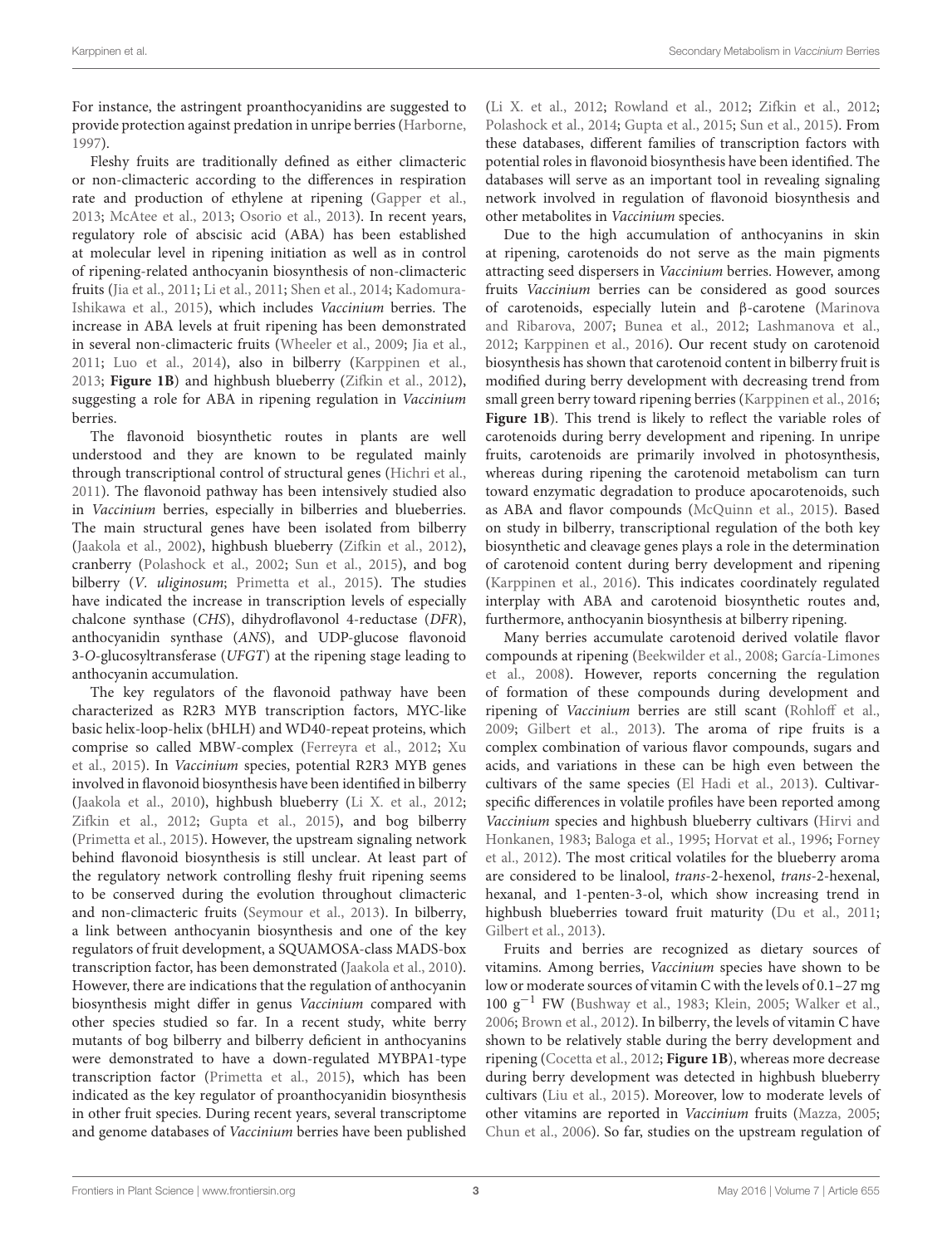vitamin C biosynthesis during berry development in Vaccinium spp. species are lacking.

# ENVIRONMENTAL REGULATION

Environmental factors have a substantial role in the regulation of secondary metabolism in fruits. In general, genetic background determines the secondary metabolite profile of species, whereas environmental factors can cause prominent qualitative and quantitative changes to the metabolite composition. In addition to temperature and light conditions, nutritional status, water balance, diseases and other stresses have been shown to affect the production of secondary metabolites in fruits and berries [\(Ferrandino and Lovisolo,](#page-6-26) [2014;](#page-6-26) [Zoratti et al.,](#page-8-10) [2014a;](#page-8-10) [Koshita,](#page-7-26) [2015\)](#page-7-26). The environmental effects on berry secondary metabolism have been studied widely also in genus Vaccinium (**[Table 1](#page-4-0)**). Many studies have focused on the influence of growth conditions on the content of anthocyanins and other phenolic compounds in berries of both wild and cultivated species.

Light conditions have a significant role in the flavonoid metabolism in fruits [\(Zoratti et al.,](#page-8-10) [2014a\)](#page-8-10), including Vaccinium berries, in which especially content and composition of anthocyanins is affected. However, the effect of light on the accumulation of flavonoids in Vaccinium berries seems to be regulated in a species-specific manner. Many of the wild Vaccinium berries, such as bilberry and lingonberry, grow in shaded habitats and do not require high light for induction of anthocyanin biosynthesis. In these berries, light conditions appear to have merely fine-tuning effects on flavonoid biosynthesis. Recently, it was reported that bilberries grown in sites with higher photosynthetic active radiation contained higher levels of anthocyanins, flavonols, hydroxycinnamic acids, and total phenolics [\(Mikulic-Petkovsek et al.,](#page-7-27) [2015\)](#page-7-27). The positive effect of light on total phenolics and anthocyanin was also apparent in bilberries grown under sunlight versus shadowed habitats in Montenegro (Jovančević et al., [2011\)](#page-6-27). Although blueberries are also shade-adapted species they seem to require higher solar exposure for normal ripening and anthocyanin accumulation [\(Zoratti et al.,](#page-8-11) [2015b\)](#page-8-11). In a postharvest study, light had also positive effect on the accumulation of anthocyanins in cranberries [\(Zhou and Singh,](#page-8-12) [2004\)](#page-8-12).

In addition to intensity, light effect can be transmitted through perception of other attributes, such as light quality and day length [\(Zoratti et al.,](#page-8-10) [2014a\)](#page-8-10). Longer days seem to be associated with more intense flavonoid production than shorter days [\(Jaakola and Hohtola,](#page-6-28) [2010;](#page-6-28) [Mazur et al.,](#page-7-28) [2014\)](#page-7-28). In bilberry, the effect of photoperiod appears to be one reason for more rapid accumulation and higher concentrations of anthocyanins at northern latitudes compared to southern growth conditions [\(Uleberg et al.,](#page-8-13) [2012;](#page-8-13) **[Table 1](#page-4-0)**).

Higher plants utilize multiple photoreceptors to detect different wavelengths of light from ultraviolet (UV)-B to farred [\(Möglich et al.,](#page-7-29) [2010;](#page-7-29) [Casal,](#page-6-29) [2013\)](#page-6-29). In a recent study, a short exposure to specific portions of light spectrum during the early development of bilberry fruit affected the final flavonoid profile in ripe berry [\(Zoratti et al.,](#page-8-3) [2014b\)](#page-8-3). Especially blue wavelengths increased the accumulation of more hydroxylated anthocyanins; delphinidins, petunidins and malvidins, but not cyanidins and peonidins. Earlier, short treatments with red wavelengths increased anthocyanin accumulation in cranberries compared to white light- or dark-treated berries [\(Zhou and](#page-8-14) [Singh,](#page-8-14) [2002\)](#page-8-14). Postharvest studies with UV-B and UV-C light induced anthocyanin accumulation in blueberries [\(Perkins-](#page-7-30)[Veazie et al.,](#page-7-30) [2008;](#page-7-30) [Wang et al.,](#page-8-15) [2009;](#page-8-15) [Nguyen et al.,](#page-7-31) [2014\)](#page-7-31). However, the signaling pathway from different photoreceptors to flavonoid accumulation and induction of R2R3 MYB transcription factors is not well understood. It is generally accepted that CONSTITUTIVE PHOTOMORPHOGENIC 1 (COP1) acts as a major center of light signaling directly interacting with photoreceptors [\(Jang et al.,](#page-6-30) [2010;](#page-6-30) [Galvão and](#page-6-31) [Fankhauser,](#page-6-31) [2015\)](#page-6-31). The MdCOP1 was shown to interact with MdMYB1, a positive regulator of anthocyanin biosynthesis, in apple [\(Li Y.Y. et al.,](#page-7-32) [2012\)](#page-7-32). A recent study in non-climacteric strawberry fruit revealed that light regulates anthocyanin biosynthesis and related R2R3 MYB transcription factors independently from ABA [\(Kadomura-Ishikawa et al.,](#page-6-12) [2015\)](#page-6-12). In accordance, additive effect on anthocyanin accumulation was observed under combined light and ABA treatments.

Temperature also affects the composition of secondary metabolites in fruits. In general, cooler temperatures favor biosynthesis of phenolic compounds and vitamin C [\(Lee and](#page-7-33) [Kader,](#page-7-33) [2000;](#page-7-33) [Koshita,](#page-7-26) [2015\)](#page-7-26), whereas both lower and higher temperatures have been shown to decrease the carotenoid biosynthesis in tomatoes and other carotenoid accumulating fruits [\(Gross,](#page-6-32) [1991\)](#page-6-32). In Vaccinium berries, the temperature effect has been most intensively studied in regards to formation of phenolic compounds. Many studies have concerned the optimal postharvest storage temperature for the stability of phenolic compounds in blueberries and cranberries [\(Wang](#page-8-16) [and Stretch,](#page-8-16) [2001;](#page-8-16) [Connor et al.,](#page-6-33) [2002a;](#page-6-33) [Schotsmans et al.,](#page-7-34) [2007\)](#page-7-34). Moreover, [Uleberg et al.](#page-8-13) [\(2012\)](#page-8-13) showed in a controlled experiment that bilberries produced higher levels of flavonols and hydroxycinnamic acids in 12◦C than in 18◦C, whereas contents of all anthocyanins, except delphinidin glycosides, were higher in 18◦C. [Zoratti et al.](#page-8-11) [\(2015b\)](#page-8-11) compared the effect of light-temperature combinations contemporary on bilberry and highbush blueberry (cv. Brigitta Blue). For both species, lower temperatures favored the accumulation of anthocyanins in berries. In bilberry, decrease in temperature from 25 to 10◦C increased the more hydroxylated forms of anthocyanins in ripening fruits. Similarly, a higher accumulation of anthocyanins was detected in blueberries ripened at 25◦C compared to 30◦C. However, temperatures below 25◦C delayed the ripening of blueberries leading to a slight decrease in all anthocyanins [\(Zoratti et al.,](#page-8-17) [2015a](#page-8-17)[,b\)](#page-8-11).

Genotype  $\times$  environment (G $\times$ E) interaction related with the formation of secondary metabolites has been studied in many Vaccinium species. [Connor et al.](#page-6-34) [\(2002b\)](#page-6-34) reported significant variation in anthocyanin content among highbush blueberry cultivars across different locations in US, as well as within years in each location indicating a considerable G×E interaction in regulation of anthocyanin content. The G×E interaction was observed also in bilberries affecting especially to accumulation of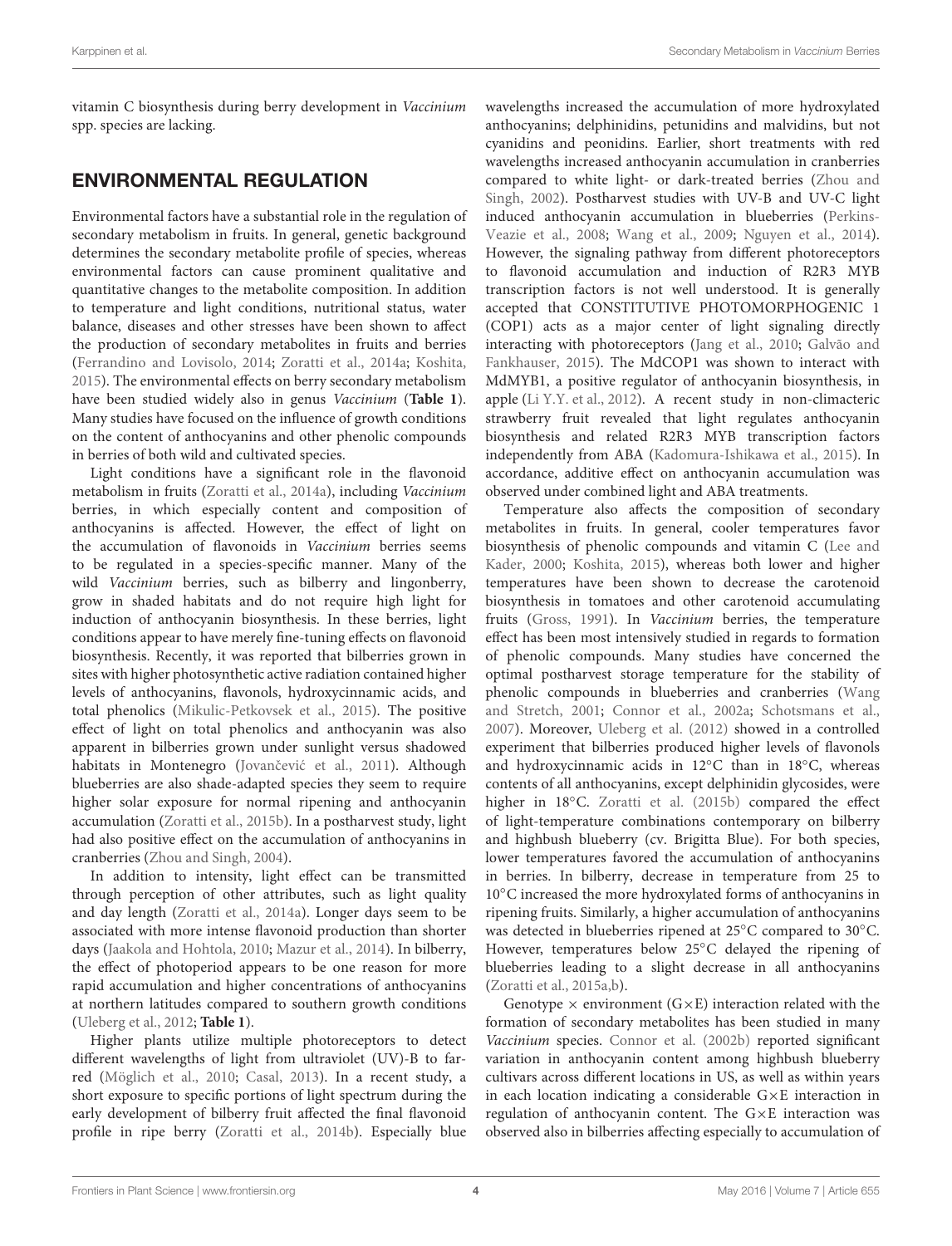#### <span id="page-4-0"></span>TABLE 1 | Main responses of secondary metabolites to environmental effects in Vaccinium berries.

| <b>Species</b>                                     | <b>Metabolite</b>  | <b>Experimental condition</b> | Response                                                                                                                                                                                                                                             | Reference                                                                                                                                   |
|----------------------------------------------------|--------------------|-------------------------------|------------------------------------------------------------------------------------------------------------------------------------------------------------------------------------------------------------------------------------------------------|---------------------------------------------------------------------------------------------------------------------------------------------|
| Vaccinium<br>corymbosum<br>(highbush<br>blueberry) | Phenolic compounds | Year/season                   | Affects significantly the accumulation<br>of total phenolic content and<br>anthocyanins in different cultivars.                                                                                                                                      | Connor et al., 2002b                                                                                                                        |
|                                                    |                    | Location                      | Affects significantly the accumulation<br>of total phenolic content and<br>anthocyanins in different cultivars.                                                                                                                                      | Prior et al., 1998; Connor et al., 2002b;<br>Spinardi et al., 2009; Jovančević et al.,<br>2011; Može et al., 2011; Zoratti et al.,<br>2015a |
|                                                    |                    | Light                         | Anthocyanin accumulation is<br>dependent from high solar radiation.                                                                                                                                                                                  | Zoratti et al., 2015b                                                                                                                       |
|                                                    |                    | Temperature                   | The accumulation of anthocyanins is<br>favored at 25°C compared to 30°C.<br>Temperatures lower than 25°C retard<br>ripening and anthocyanin<br>accumulation.                                                                                         | Zoratti et al., 2015a,b                                                                                                                     |
|                                                    |                    | Post-harvest UV light         | UV-B and UV-C increase<br>accumulation of anthocyanins,<br>flavonols, and phenolic acids.                                                                                                                                                            | Perkins-Veazie et al., 2008; Wang et al.,<br>2009; Eichholz et al., 2011; Nguyen<br>et al., 2014                                            |
|                                                    | Volatile compounds | Year/season                   | 1-Hexenol, E2-hexanal, and hexanoic<br>acid are the most variable<br>compounds in six cultivars.                                                                                                                                                     | Gilbert et al., 2015                                                                                                                        |
|                                                    |                    | Location                      | Significant effect on volatile<br>accumulation depending on the<br>cultivar.                                                                                                                                                                         | Du et al., 2011; Gilbert et al., 2015                                                                                                       |
|                                                    |                    | Post-harvest<br>UV light      | In cv. Bluecrop, UV-B increases the<br>accumulation of terpenes, ketones,<br>and aldehydes after 2 h of high<br>irradiance whereas alcoholic<br>compounds increased after 24 h.                                                                      | Eichholz et al., 2011                                                                                                                       |
|                                                    |                    | Post-harvest<br>visible light | In cv. Scintilla, hexanal and<br>trans-2-hexenal are increased after<br>8 h treatment under red and far-red<br>light compared to white light.                                                                                                        | Colquhoun et al., 2013                                                                                                                      |
| V. myrtillus<br>(bilberry)                         | Phenolic compounds | Year/season                   | Affects significantly anthocyanins in<br>bilberry individuals grown in the same<br>location.                                                                                                                                                         | Åkerström et al., 2010; Zoratti et al.,<br>2015a                                                                                            |
|                                                    |                    | Location                      | The accumulation of anthocyanins<br>increases progressively with<br>increasing latitude and altitude.                                                                                                                                                | Lätti et al., 2008; Rieger et al., 2008;<br>Åkerström et al., 2010; Zoratti et al.,<br>2015a.b                                              |
|                                                    |                    | Light                         | High light increases content of<br>anthocyanins, flavonols,<br>hydroxycinnamic acids, and total<br>phenolics. Blue, red, and far-red light<br>increase the accumulation of<br>anthocyanins and flavonols under<br>controlled temperature conditions. | Jovančević et al., 2011; Zoratti et al.,<br>2014b; Mikulic-Petkovsek et al., 2015                                                           |
|                                                    |                    | Photoperiod                   | Photoperiod of 24 h increases the<br>accumulation of phenolic compounds<br>compared to 12 h day/night.                                                                                                                                               | Uleberg et al., 2012                                                                                                                        |
|                                                    |                    | Temperature                   | Higher levels of flavonols and<br>hydroxycinnamic acids in 12°C vs.<br>18°C. Lower temperatures (10-15°C)<br>favor the accumulation of<br>delphinidins.                                                                                              | Uleberg et al., 2012; Zoratti et al.,<br>2015a,b                                                                                            |
| V. macrocarpon<br>(cranberry)                      | Phenolic compounds | Light                         | Visible light increases accumulation of Zhou and Singh, 2002<br>anthocyanins. The highest increase<br>was observed under red light<br>wavelengths.                                                                                                   |                                                                                                                                             |
|                                                    |                    | Post-harvest visible light    | Increases accumulation of<br>anthocyanins.                                                                                                                                                                                                           | Zhou and Singh, 2004                                                                                                                        |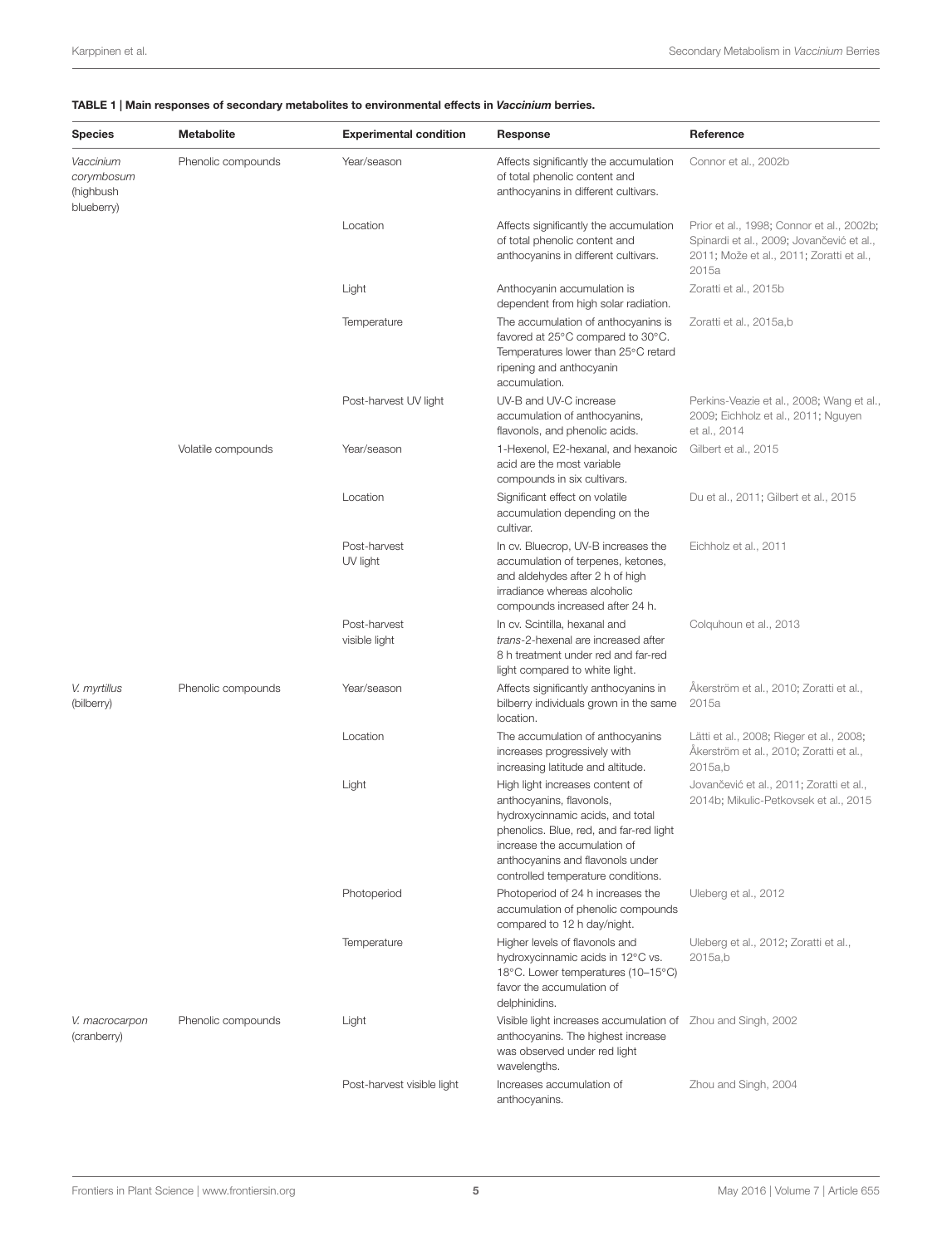anthocyanins in relation to differences in latitude and altitude, in which the variation of climatic factors such as temperature, day length, and spectral composition of sunlight are closely correlated [\(Zoratti et al.,](#page-8-17) [2015a,](#page-8-17)[b\)](#page-8-11). Especially latitude has been shown to influence the accumulation of anthocyanins in Vaccinium berries, as a clear increasing trend in anthocyanin content toward north has been reported for North European populations of both bilberry and bog bilberry [\(Lätti et al.,](#page-7-37) [2008,](#page-7-37) [2010;](#page-7-39) [Åkerström et al.,](#page-5-6) [2010\)](#page-5-6). Bilberries of the northernmost clones contained not only higher yields of anthocyanins but also a higher proportion of delphinidins whereas more cyanidins accumulated in the berries grown in southern latitudes.

In Vaccinium berries, only few studies on the production of secondary metabolites have specifically focused on the effect of increasing altitudes, which are characterized by progressive decrease in temperature and increase in the intensity of visible light. In Northern Italy, higher levels of anthocyanins and ascorbic acid were found in blueberries grown at 600 m a.s.l. compared with 450 m a.s.l. [\(Spinardi et al.,](#page-8-18) [2009\)](#page-8-18). The same trend in anthocyanin accumulation in bilberries and blueberries was detected along an altitudinal gradient in the Alps of Italy [\(Zoratti](#page-8-17) [et al.,](#page-8-17) [2015a\)](#page-8-17) as well as in accumulation of anthocyanins and total phenolics in bilberries grown in different altitudes in Montenegro (Jovančević et al., [2011\)](#page-6-27). In the study of [Zoratti et al.](#page-8-17) [\(2015a\)](#page-8-17), six natural bilberry populations between 1166 and 1829 m a.s.l. showed a clear positive trend in anthocyanin accumulation with increasing elevation, in a 2-year study. In the same study, highbush blueberries showed variation in the anthocyanin accumulation in relation to growth location at different altitude levels, although it resulted to be mostly dependent on the season and particularly temperature. Seasonal differences might explain the results of a 2-year study in Austria [\(Rieger et al.,](#page-7-38) [2008\)](#page-7-38), where decreasing bilberry anthocyanin contents were found along with increasing altitude (from 800 to 1500 m a.s.l.).

Moreover, environmental factors affect other metabolites in Vaccinium berries. In blueberry, G×E interaction was detected in the accumulation of volatile compounds of blueberry aroma profile. [Eichholz et al.](#page-6-35) [\(2011\)](#page-6-35) and [Colquhoun et al.](#page-6-37) [\(2013\)](#page-6-37) reported that the accumulation of volatile compounds is affected by light quality, especially UV and red/far-red wavelengths (**[Table 1](#page-4-0)**). The variation of triterpenoid compounds has been

### **REFERENCES**

- <span id="page-5-6"></span>Åkerström, A., Jaakola, L., Bång, U., and Jäderlund, A. (2010). Effects of latituderelated factors and geographical origin on anthocyanidin concentrations in fruits of Vaccinium myrtillus L. (bilberries). J. Agric. Food Chem. 58, 11939–11945. doi: 10.1021/jf102407n
- <span id="page-5-1"></span>Ancillotti, C., Ciofi, L., Pucci, D., Sagona, E., Giordani, E., Biricolti, S., et al. (2016). Polyphenolic profiles and antioxidant and antiradical activity of Italian berries from Vaccinium myrtillus L. and Vaccinium uliginosum L. subsp. gaultherioides (Bigelow) S.B. Young. Food Chem. 204, 176–184. doi: 10.1016/j.foodchem.2016.02.106
- <span id="page-5-4"></span>Baloga, D. W., Vorsa, N., and Lawter, L. (1995). "Dynamic headspace gas chromatography-mass spectrometry analysis of volatile flavor compounds from wild diploid blueberry species," in Fruit Flavors: Biogenesis, Characterization and Authentication. ACS Symposium Series 596, eds R. L. Rousseff and M. M. Leahy (Oxford: Oxford University Press), 235–247.

studied in bilberry and lingonberry [\(Szakiel et al.,](#page-8-19) [2012a](#page-8-19)[,b\)](#page-8-20). In lingonberry, dependence of the metabolite levels on geographical origin was detected and considered to be related to length of the growing season and thickness of snow cover.

# FUTURE PROSPECTS

Vaccinium berries are among economically the most important fleshy berry fruits worldwide, and the interest in utilization of both cultivated and wild berries of the genus has been showing an increasing trend. The studies reviewed here show that environmental factors can modify the content and composition of secondary metabolites in Vaccinium berries, which is important to consider when using these berries in industrial applications. The recent and upcoming data from transcriptome and genome databases along with more accurate tools for metabolite and metabolomics analyses are opening a new era in studies concerning regulation of secondary metabolism in Vaccinium species. New methods allow more in depth studies at species and cultivar level and they will increase our understanding on the role of complicated G×E interactions in the regulation of formation of the health-beneficial secondary compounds.

## AUTHOR CONTRIBUTIONS

All authors (KK, LZ, NN, HH, and LJ) have participated in preparation of the manuscript and have accepted the final version of the manuscript.

## ACKNOWLEDGMENTS

This work was financially supported by the Finnish Cultural Foundation, Niemi Foundation and Osk. Huttunen Foundation to KK, and Centre for International Mobility (CIMO, Finland) to NN. For the photographs in **[Figure 1A](#page-1-0)**, we thank Ilkka Jaakola (V. corymbosum, V. myrtillus, V. vitis-idaea, and V. uliginosum) and Dr. Marge Starast (V. macrocarpon).

- <span id="page-5-3"></span>Beekwilder, J., van der Meer, I. M., Simic, A., Uitdewilligen, J., van Arkel, J., de Vos, R. C. H., et al. (2008). Metabolism of carotenoids and apocarotenoids during ripening of raspberry fruit. Biofactors 34, 57–66.
- <span id="page-5-0"></span>Blumberg, J. B., Camesano, T. A., Cassidy, A., Kris-Etherton, P., Howell, A., Manach, C., et al. (2013). Cranberries and their bioactive constituents in human health. Adv. Nutr. 4, 618–632. doi: 10.3945/an.113.004473
- <span id="page-5-5"></span>Brown, P. N., Turi, C. E., Shipley, P. R., and Murch, S. J. (2012). Comparisons of large (Vaccinium macrocarpon Ait.) and small (Vaccinium oxycoccos L., Vaccinium vitis-idaea L.) cranberry in British Columbia by phytochemical determination, antioxidant potential, and metabolomic profiling with chemometric analysis. Planta Med. 78, 630–640. doi: 10.1055/s-0031-1298239
- <span id="page-5-2"></span>Bunea, A., Rugină, D., Pintea, A., Andrei, S., Bunea, C., Pop, R., et al. (2012). Carotenoid and fatty acid profiles of bilberries and cultivated blueberries from Romania. Chem. Pap. 66, 935–939. doi: 10.2478/s11696-012-0 162-2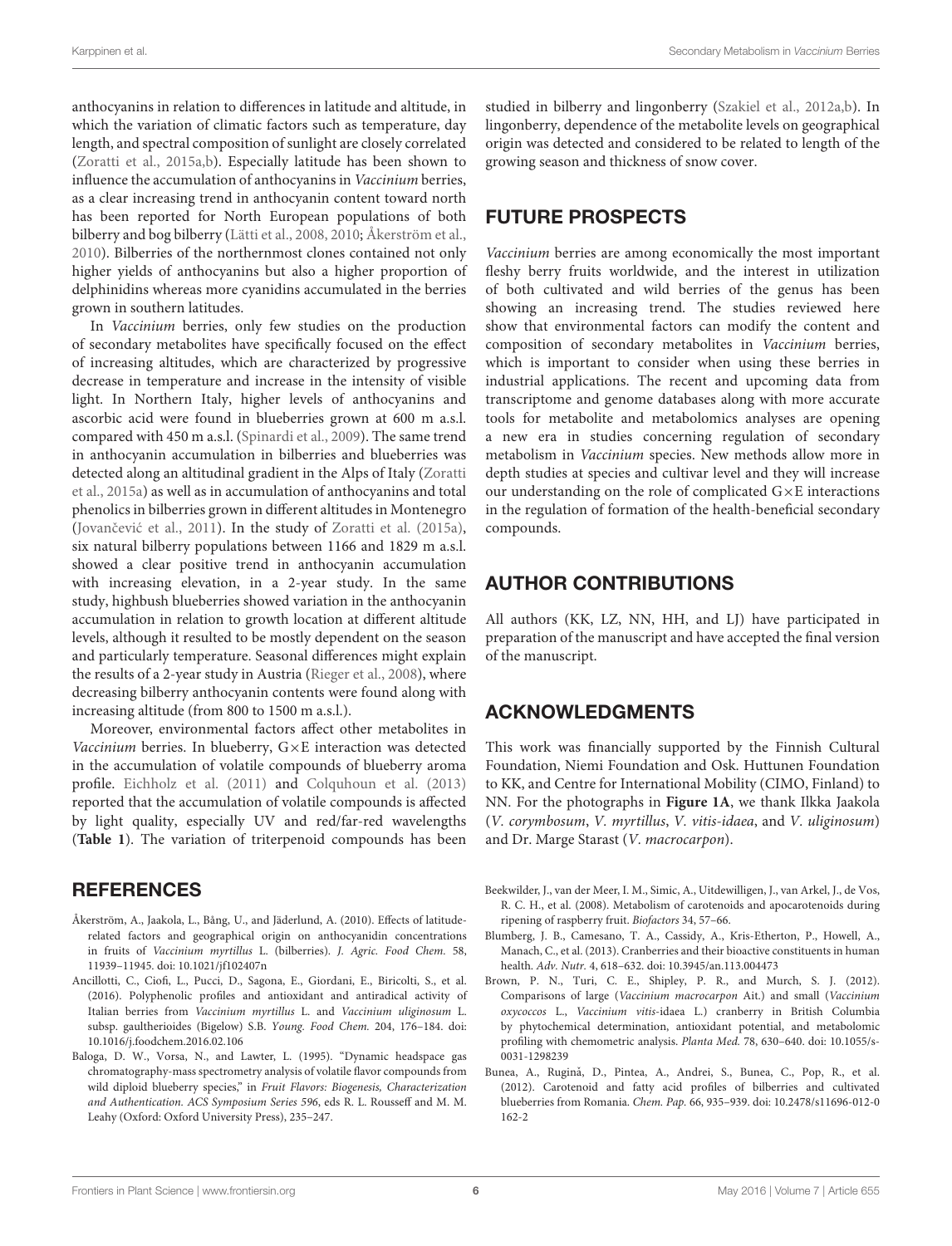- <span id="page-6-24"></span>Bushway, R. J., Mc Gann, D. F., Cook, W. P., and Bushway, A. A. (1983). Mineral and vitamin content of lowbush blueberries (Vaccinium angustifolium Ait.). J. Food Sci. 48:1878. doi: 10.1111/j.1365-2621.1983.tb 05109.x
- <span id="page-6-29"></span>Casal, J. J. (2013). Photoreceptor signaling networks in plant responses to shade. Ann. Rev. Plant Biol. 64, 403–427. doi: 10.1146/annurev-arplant-050312- 120221
- <span id="page-6-2"></span>Castrejón, A. D. R., Eichholz, I., Rohn, S., Kroh, L. W., and Huyskens-Keil, S. (2008). Phenolic profile and antioxidant activity of highbush blueberry (Vaccinium corymbosum L.) during fruit maturation and ripening. Food Chem. 109, 564–572. doi: 10.1016/j.foodchem.2008.01.007
- <span id="page-6-5"></span>Česonienė, L., Daubaras, R., Jasutienė, I., Miliauskienė, I., and Zych, M. (2015). Investigations of anthocyanins, organic acids, and sugars show great variability in nutritional and medicinal value of European cranberry (Vaccinium oxococcus) fruit. J. Appl. Bot. Food Qual. 88, 295–299. doi: 10.5073/JABFQ.2015.088.042
- <span id="page-6-25"></span>Chun, J., Lee, J., Ye, L., Exler, J., and Eitenmiller, R. R. (2006). Tocopherol and tocotrienol contents of raw and processed fruits and vegetables in the United States diet. J. Food Compos. Anal. 19, 196–204. doi: 10.1016/j.jfca.2005. 08.001
- <span id="page-6-6"></span>Cocetta, G., Karppinen, K., Suokas, M., Hohtola, A., Häggman, H., Spinardi, A., et al. (2012). Ascorbic acid metabolism during bilberry (Vaccinium myrtillus L.) fruit development. J. Plant Physiol. 169, 1059–1065. doi: 10.1016/j.jplph.2012.03.010
- <span id="page-6-37"></span>Colquhoun, T. A., Schwieterman, M. L., Gilbert, J. L., Jaworski, E. A., Langer, K. M., Jones, C. R., et al. (2013). Light modulation of volatile organic compounds from petunia flowers and select fruits. Postharvest Biol. Technol. 86, 37–44. doi: 10.1016/j.postharvbio.2013.06.013
- <span id="page-6-33"></span>Connor, A. M., Luby, J. J., Hancock, J. F., Berkheimer, S., and Hanson, E. J. (2002a). Changes in fruit antioxidant activity among blueberry cultivars during cold-temperature storage. J. Agric. Food Chem. 50, 893–898. doi: 10.1021/jf01 1212y
- <span id="page-6-34"></span>Connor, A. M., Luby, J. J., Tong, C. B. S., Finn, C. E., and Hancock, J. F. (2002b). Genotypic and environmental variation in antioxidant activity, total phenolic content, and anthocyanin content among blueberry cultivars. J. Am. Soc. Hort. Sci. 127, 89–97.
- <span id="page-6-23"></span>Du, X., Plotto, A., Song, M., Olmstead, J., and Rouseff, R. (2011). Volatile composition of four southern highbush blueberry cultivars and effect of growing location and harvest date. J. Agric. Food Chem. 59, 8347–8357. doi: 10.1021/jf201184m
- <span id="page-6-35"></span>Eichholz, I., Huyskens-Keil, S., Keller, A., Ulrich, D., Kroh, L. W., and Rohn, S. (2011). UV-B-induced changes of volatile metabolites and phenolic compounds in blueberries (Vaccinium corymbosum L.). Food Chem. 126, 60–64. doi: 10.1016/j.foodchem.2010.10.071
- <span id="page-6-19"></span>El Hadi, M. A. M., Zhang, F. J., Wu, F. F., Zhou, C. H., and Tao, J. (2013). Advances in fruit aroma volatile research. Molecules 18, 8200–8229. doi: 10.3390/molecules18078200
- <span id="page-6-26"></span>Ferrandino, A., and Lovisolo, C. (2014). Abiotic stress effects on grapevine (Vitis vinifera L.): focus on abscisic acid-mediated consequences on secondary metabolism and berry quality. Environ. Exp. Bot. 103, 138–147. doi: 10.1016/j.envexpbot.2013.10.012
- <span id="page-6-14"></span>Ferreyra, M. L. F., Rius, S. P., and Casati, P. (2012). Flavonoids: biosynthesis, biological functions, and biotechnological applications. Front. Plant Sci. 3:222. doi: 10.3389/fpls.2012.00222
- <span id="page-6-22"></span>Forney, C. F., Kalt, W., and Vander Kloet, S. P. (2012). Comparison of berry composition of selected Vaccinium species (Ericaceae) with Gaylussacia dumosa. Botany 90, 355–363. doi: 10.1139/B11-098
- <span id="page-6-31"></span>Galvão, V. C., and Fankhauser, C. (2015). Sensing the light environment in plants: photoreceptors and early signaling steps. Curr. Opinion Neurobiol. 34, 46–53. doi: 10.1016/j.conb.2015.01.013
- <span id="page-6-10"></span>Gapper, N. E., McQuinn, R. P., and Giovannoni, J. J. (2013). Molecular and genetic regulation of fruit ripening. Plant Mol. Biol. 82, 575–591. doi: 10.1007/s11103- 013-0050-3
- <span id="page-6-17"></span>García-Limones, C., Schnäbele, K., Blanco-Portales, R., Bellido, M. L., Caballero, J. L., Schwab, W., et al. (2008). Functional characterization of FaCCD1: a carotenoid cleavage dioxygenase from strawberry involved in lutein degradation during fruit ripening. J. Agric. Food Chem. 56, 9277–9285. doi: 10.1021/jf801096t
- <span id="page-6-3"></span>Gibson, L., Rupasinghe, H. P. V., Forney, C. F., and Eaton, L. (2013). Characterization of changes in polyphenols, antioxidant capacity and physicochemical parameters during lowbush blueberry fruit ripening. Antioxidants 2, 216–229. doi: 10.3390/antiox2040216
- <span id="page-6-36"></span>Gilbert, J. L., Guthart, M. J., Gezan, S. A., de Carvalho, M. P., Schwieterman, M. L., Colquhoun, T. A., et al. (2015). Identifying breeding priorities for blueberry flavor using biochemical, sensory, and genotype by environment analyses. PLoS ONE 10:e0138494. doi: 10.1371/journal.pone.0138494
- <span id="page-6-18"></span>Gilbert, J. L., Schwieterman, M. L., Colquhoun, T. A., Clark, D. G., and Olmstead, J. W. (2013). Potential for increasing southern highbush blueberry flavor acceptance by breeding for major volatile components. Hortscience 48, 835–843.
- <span id="page-6-4"></span>Grace, M. H., Esposito, D., Dunlap, K. L., and Lila, M. A. (2014). Comparative analysis of phenolic content and profile, antioxidant capacity, and antiinflammatory bioactivity in wild Alaskan and commercial Vaccinium berries. J. Agric. Food Chem. 62, 4007–4017. doi: 10.1021/jf403810y
- <span id="page-6-32"></span>Gross, J. (1991). Pigments in Vegetables. Chlorophylls and Carotenoids. New York, NY: Springer Science + Business Media.
- <span id="page-6-16"></span>Gupta, V., Estrada, A. D., Blakley, I., Reid, R., Patel, K., Meyer, M. D., et al. (2015). RNA-Seq analysis and annotation of a draft blueberry genome assembly identifies candidate genes involved in fruit ripening, biosynthesis of bioactive compounds, and stage-specific alternative splicing. Gigascience 4:5. doi: 10.1186/s13742-015-0046-9
- <span id="page-6-9"></span>Harborne, J. B. (1997). "Phytochemistry of fruits and vegetables: an ecological overview," in Phytochemisty of Fruits and Vegetables, eds F. A. Tomás-Barberán and R. J. Robins (New York, NY: Oxford University Press), 335–367.
- <span id="page-6-0"></span>He, J., and Giusti, M. M. (2010). Anthocyanins: natural colorants with healthpromoting properties. Annu. Rev. Food Sci. Technol. 1, 163–187. doi: 10.1146/annurev.food.080708.100754
- <span id="page-6-13"></span>Hichri, I., Barrieu, F., Bogs, J., Kappel, C., Delrot, S., and Lauvergeat, V. (2011). Recent advances in the transcriptional regulation of the flavonoid biosynthetic pathway. J. Exp. Bot. 62, 2465–2483. doi: 10.1093/jxb/erq442
- <span id="page-6-20"></span>Hirvi, T., and Honkanen, E. (1983). The aroma of blueberries. J. Sci. Food Agric. 34, 992–996. doi: 10.1002/jsfa.2740340916
- <span id="page-6-21"></span>Horvat, R. J., Schlotzhauer, W. S., Chortyk, O. T., Nottingham, S. F., and Payne, J. A. (1996). Comparison of volatile compounds from rabbiteye blueberry (Vaccinium ashei) and deerberry (V. stamineum) during maturation. J. Essent. Oil Res. 8, 645–648. doi: 10.1080/10412905.1996.9701033
- <span id="page-6-28"></span>Jaakola, L., and Hohtola, A. (2010). Effect of latitude on flavonoid biosynthesis in plants. Plant Cell Environ. 33, 1239–1247. doi: 10.1111/j.1365-3040.2010.02154.x
- <span id="page-6-1"></span>Jaakola, L., Määttä, K., Pirttilä, A. M., Törrönen, R., Kärenlampi, S., and Hohtola, A. (2002). Expression of genes involved in anthocyanin biosynthesis in relation to anthocyanin, proanthocyanidin, and flavonol levels during bilberry fruit development. Plant Physiol. 130, 729–739. doi: 10.1104/pp. 006957
- <span id="page-6-15"></span>Jaakola, L., Poole, M., Jones, M. O., Kämäräinen-Karppinen, T., Koskimäki, J. J., Hohtola, A., et al. (2010). A SQUAMOSA MADS box gene involved in the regulation of anthocyanin accumulation in bilberry fruits. Plant Physiol. 153, 1619–1629. doi: 10.1104/pp.110.158279
- <span id="page-6-30"></span>Jang, I. C., Henriques, R., Seo, H. S., Nagatani, A., and Chua, N. H. (2010). Arabidopsis PHYTOCHROME INTERACTING FACTOR proteins promote phytochrome B polyubiquitination by COP1 E3 ligase in the nucleus. Plant Cell 22, 2370–2383. doi: 10.1105/tpc.109.072520
- <span id="page-6-11"></span>Jia, H. F., Chai, Y. M., Li, C. L., Lu, D., Luo, J. J., Qin, L., et al. (2011). Abscisic acid plays an important role in the regulation of strawberry fruit ripening. Plant Physiol. 157, 188–199. doi: 10.1104/pp.111.177311
- <span id="page-6-27"></span>Jovančević, M., Balijagić, J., Menković, N., Šavikin, K., Zdunić, G., Janković, T., et al. (2011). Analysis of phenolic compounds in wild populations of bilberry (Vaccinium myrtillus L.) from Montenegro. J. Med. Plants Res. 5, 910–914.
- <span id="page-6-12"></span>Kadomura-Ishikawa, Y., Miyawaki, K., Takahashi, A., Masuda, T., and Noji, S. (2015). Light and abscisic acid independently regulated FaMYB10 in Fragaria × ananassa fruit. Planta 241, 953–965. doi: 10.1007/s00425-014-2228-6
- <span id="page-6-7"></span>Karppinen, K., Hirvelä, E., Nevala, T., Sipari, N., Suokas, M., and Jaakola, L. (2013). Changes in the abscisic acid levels and related gene expression during fruit development and ripening in bilberry (Vaccinium myrtillus L.). Phytochemistry 95, 127–134. doi: 10.1016/j.phytochem.2013.06.023
- <span id="page-6-8"></span>Karppinen, K., Zoratti, L., Sarala, M., Carvalho, E., Hirsimäki, J., Mentula, H., et al. (2016). Carotenoid metabolism during bilberry (Vaccinium myrtillus L.) fruit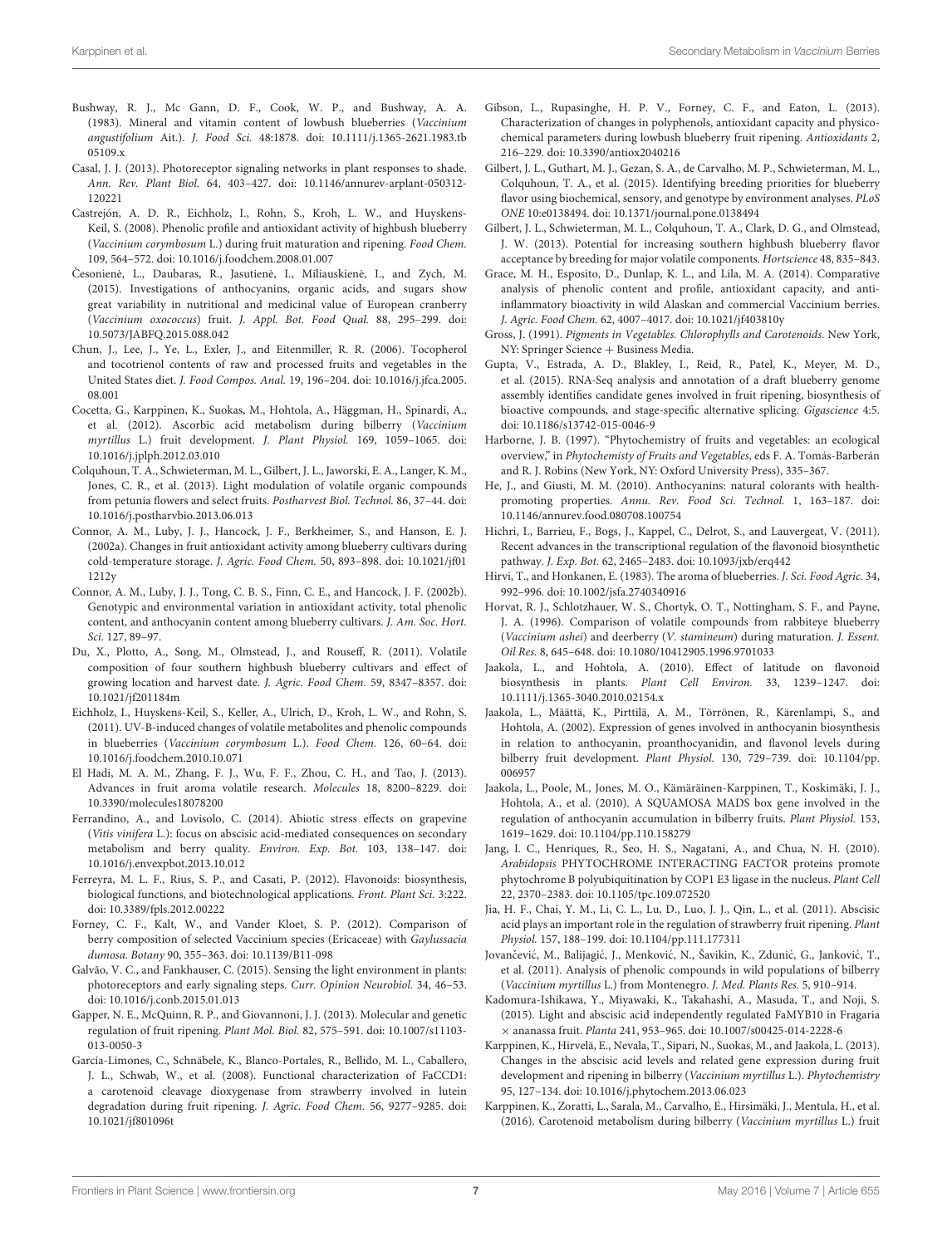development under different light conditions is regulated by biosynthesis and degradation. BMC Plant Biol. 16:95. doi: 10.1186/s12870-016-0785-5

- <span id="page-7-23"></span>Klein, M. A. (2005). "Cranberry (Vaccinium macrocarpon) Aiton," in Encyclopedia of Dietary Supplements, eds P. M. Coates, M. R. Blackman, G. M. Cragg, M. Levine, J. Moss, and J. D. White (New York, NY: Marcel Dekker), 143–149. doi: 10.1081/E-EDS2-130002026
- <span id="page-7-0"></span>Kolehmainen, M., Mykkänen, O., Kirjavainen, P. V., Leppänen, T., Moilanen, E., Adriaens, M., et al. (2012). Bilberries reduce low-grade inflammation in individuals with features of metabolic syndrome. Mol. Nutr. Food Res. 56, 1501–1510. doi: 10.1002/mnfr.201200195
- <span id="page-7-26"></span>Koshita, Y. (2015). "Effect of temperature on fruit color development," in Abiotic Stress Biology in Horticultural Plants, eds Y. Kanayama and A. Kochetov (Berlin: Springer), 47–58.
- <span id="page-7-20"></span>Lashmanova, K. A., Kuzivanova, O. A., and Dymova, O. V. (2012). Northern berries as a source of carotenoids. Acta Biochim. Pol. 59, 133–134.
- <span id="page-7-39"></span>Lätti, A. K., Jaakola, L., Riihinen, K. R., and Kainulainen, P. S. (2010). Anthocyanin and flavonol variation in bog bilberries (Vaccinium uliginosum L.) in Finland. J. Agric. Food Chem. 58, 427–433. doi: 10.1021/jf903033m
- <span id="page-7-9"></span>Lätti, A. K., Riihinen, K. R., and Jaakola, L. (2011). Phenolic compounds in berries and flowers of a natural hybrid between bilberry and lingonberry (Vaccinium × intermedium Ruthe). Phytochemistry 72, 810–815. doi: 10.1016/j.phytochem.2011.02.015
- <span id="page-7-37"></span>Lätti, A. K., Riihinen, K. R., and Kainulainen, P. S. (2008). Analysis of anthocyanin variation in wild populations of bilberry (Vaccinium myrtillus L.) in Finland. J. Agric. Food Chem. 56, 190–196. doi: 10.1021/jf072857m
- <span id="page-7-7"></span>Lee, J., and Finn, C. E. (2012). Lingonberry (Vaccinium vitis-idaea L.) grown in the Pacific Northwest of North America: anthocyanin and free amino acid composition. J. Funct. Foods 4, 213–218. doi: 10.1016/j.jff.2011.10.007
- <span id="page-7-33"></span>Lee, S. K., and Kader, A. A. (2000). Preharvest and postharvest factors influencing vitamin C content of horticultural crops. Postharvest Biol. Technol. 20, 207–220. doi: 10.1016/S0925-5214(00)00133-2
- <span id="page-7-12"></span>Li, C., Jia, H., Chai, Y., and Shen, Y. (2011). Abscisic acid perception and signaling transduction in strawberry. Plant Signal. Behav. 6, 1950–1953. doi: 10.4161/psb.6.12.18024
- <span id="page-7-16"></span>Li, X., Sun, H., Pei, J., Dong, Y., Wang, F., Chen, H., et al. (2012). De novo sequencing and comparative analysis of the blueberry transcriptome to discover putative genes related to antioxidants. Gene 511, 54–61. doi: 10.1016/j.gene.2012.09.021
- <span id="page-7-32"></span>Li, Y. Y., Mao, K., Zhao, C., Zhao, X. Y., Zhang, H. L., Shu, H. R., et al. (2012). MdCOP1 ubiquitin E3 ligases interact with MdMYB1 to regulate light-induced anthocyanin biosynthesis and red fruit coloration in apple. Plant Physiol. 160, 1011–1022. doi: 10.1104/pp.112.199703
- <span id="page-7-24"></span>Liu, F., Wang, L., Gu, L., Zhao, W., Su, H., and Cheng, X. (2015). Higher transcription levels in ascorbic acid biosynthetic and recycling genes were associated with higher ascorbic acid accumulation in blueberry. Food Chem. 188, 399–405. doi: 10.1016/j.foodchem.2015.05.036
- <span id="page-7-6"></span>Lohachoompol, V., Mulholland, M., Srzednicki, G., and Craske, J. (2008). Determination of anthocyanins in various cultivars of highbush and rabbiteye blueberries. Food Chem. 111, 249–254. doi: 10.1016/j.foodchem.2008.03.067
- <span id="page-7-13"></span>Luo, H., Dai, S., Ren, J., Zhang, C., Ding, Y., Li, Z., et al. (2014). The role of ABA in the maturation and postharvest life of a nonclimacteric sweet cherry fruit. J. Plant Growth Regul. 33, 373–383. doi: 10.1007/s00344-013-9388-7
- <span id="page-7-8"></span>Määttä-Riihinen, K. R., Kähkönen, M. P., Törrönen, A. R., and Heinonen, I. M. (2005). Catechins and procyanidins in berries of Vaccinium species and their antioxidant activity. J. Agric. Food Chem. 53, 8485–8491. doi: 10.1021/jf050408l
- <span id="page-7-3"></span>Määttä-Riihinen, K. R., Kamal-Eldin, A., Mattila, P. H., Gonzáles-Paramás, A. M., and Törrönen, A. R. (2004). Distribution and contents of phenolic compounds in eighteen Skandinavian berry species. J. Agric. Food Chem. 52, 4477–4486. doi: 10.1021/jf049595y
- <span id="page-7-19"></span>Marinova, D., and Ribarova, F. (2007). HPLC determination of carotenoids in Bulgarian berries. J. Food Composit. Anal. 20, 370–374. doi: 10.1016/j.jfca.2006.09.007
- <span id="page-7-28"></span>Mazur, S. P., Sønsteby, A., Wold, A. B., Foito, A., Freitag, S., Verrall, S., et al. (2014). Post-flowering photoperiod has marked effects on fruit chemical composition in red raspberry (Rubus idaeus). Ann. Appl. Biol. 165, 454–465. doi: 10.1111/aab.12153
- <span id="page-7-25"></span>Mazza, G. (2005). Compositional and functional properties of saskatoon berry and blueberry. Int. J. Fruit Sci. 5, 101–120. doi: 10.1300/J492v05n03\_10
- <span id="page-7-10"></span>McAtee, P., Karim, S., Schaffer, R., and David, K. (2013). A dynamic interplay between phytohormones is required for fruit development, maturation, and ripening. Front. Plant Sci. 4:79. doi: 10.3389/fpls.2013.00079
- <span id="page-7-21"></span>McQuinn, R. P., Giovannoni, J. J., and Pogson, B. J. (2015). More than meets the eye: from carotenoid biosynthesis, to new insights into apocarotenoid signaling. Curr. Opin. Plant Biol. 27, 172–179. doi: 10.1016/j.pbi.2015.06.020
- <span id="page-7-27"></span>Mikulic-Petkovsek, M., Schmitzer, V., Slatnar, A., Stampar, F., and Veberic, R. (2015). A comparison of fruit quality parameters of wild bilberry (Vaccinium myrtillus L.) growing at different locations. J. Sci. Food Agric. 95, 776–785. doi: 10.1002/jsfa.6897
- <span id="page-7-29"></span>Möglich, A., Yang, X., Ayers, R. A., and Moffat, K. (2010). Structure and function of plant photoreceptors. Annu. Rev. Plant Biol. 61, 21–47. doi: 10.1146/annurevarplant-042809-112259
- <span id="page-7-36"></span>Može, S., Polak, T., Gašperlin, L., Koron, D., Vanzo, A., Poklar Ulrih, N., et al. (2011). Phenolics in Slovenian bilberries (Vaccinium myrtillus L.) and blueberries (Vaccinium corymbosum L.). J. Agric. Food Chem. 59, 6998–7004. doi: 10.1021/jf200765n
- <span id="page-7-31"></span>Nguyen, C. T. T., Kim, J., Yoo, K. S., Lim, S., and Lee, E. J. (2014). Effect of prestorage UV-A, -B, and –C radiation on fruit quality and anthocyanin of 'Duke' blueberries during cold storage. J. Agric Food Chem. 62, 12144–12151. doi: 10.1021/jf504366x
- <span id="page-7-5"></span>Nile, S. H., and Park, S. W. (2014). Edible berries: bioactive components and their effect on human health. Nutrition 30, 134–144. doi: 10.1016/j.nut.2013.04.007
- <span id="page-7-1"></span>Norberto, S., Silva, S., Meireles, M., Faria, A., Pintado, M., and Calhau, C. (2013). Blueberry anthocyanins in health promotion: a metabolic overview. J. Funct. Foods 5, 1518–1528. doi: 10.1016/j.jff.2013.08.015
- <span id="page-7-11"></span>Osorio, S., Scossa, F., and Fernie, A. R. (2013). Molecular regulation of fruit ripening. Front. Plant Sci. 4:198. doi: 10.3389/fpls.2013.00198
- <span id="page-7-2"></span>Patel, S. (2014). Blueberry as functional food and dietary supplement: the natural way to ensure holistic health. Med. J. Nutri. Metab. 7, 133–143. doi: 10.3233/MNM-140013
- <span id="page-7-30"></span>Perkins-Veazie, P., Collins, J. K., and Howard, L. (2008). Blueberry fruit response to postharvest application of ultravioted radiation. Postharvest Biol. Technol. 47, 280–285. doi: 10.1016/j.postharvbio.2007.08.002
- <span id="page-7-18"></span>Polashock, J., Zelzion, E., Fajardo, D., Zalapa, J., Georgi, L., Bhattacharya, D., et al. (2014). The American cranberry: first insights into the whole genome of a species adapted to bog habitat. BMC Plant Biol. 14:165. doi: 10.1186/1471-2229- 14-165
- <span id="page-7-14"></span>Polashock, J. J., Griesbach, R. J., Sullivan, R. F., and Vorsa, N. (2002). Cloning of a cDNA encoding the cranberry dihydroflavonol-4-reductase (DFR) and expression in transgenic tobacco. Plant Sci. 163, 241–251. doi: 10.1016/S0168- 9452(02)00087-0
- <span id="page-7-15"></span>Primetta, A. K., Karppinen, K., Riihinen, K. R., and Jaakola, L. (2015). Metabolic and molecular analyses of white mutant Vaccinium berries show downregulation of MYBPA1-type R2R3 MYB regulatory factor. Planta 242, 631–643. doi: 10.1007/s00425-015-2363-8
- <span id="page-7-35"></span>Prior, R. L., Cao, G., Martin, A., Sofic, E., McEwen, J., O'Brien, C., et al. (1998). Antioxidant capacity as influenced by total phenolic and anthocyanin content, maturity, and variety of Vaccinium species. J. Agric. Food Chem. 46, 2686–2693. doi: 10.1021/jf980145d
- <span id="page-7-38"></span>Rieger, G., Müller, M., Guttenberger, H., and Bucar, F. (2008). Influence of altitudinal variation on the content of phenolic compounds in wild populations of Calluna vulgaris, Sambucus nigra, and Vaccinium myrtillus. J. Agric. Food Chem. 56, 9080–9086. doi: 10.1021/jf801104e
- <span id="page-7-4"></span>Rodrigues-Mateos, A., Cifuentes-Gomez, T., Tabatabaee, S., Lecras, C., and Spencer, J. P. E. (2012). Procyanidin, anthocyanin, and chlorogenic acid contents of highbush and lowbush blueberries. J. Agric. Food Chem. 60, 5772– 5778. doi: 10.1021/jf203812w
- <span id="page-7-22"></span>Rohloff, J., Nestby, R., Nes, A., and Martinussen, I. (2009). Volatile profiles of European blueberry: few major players, but complex aroma patterns. Latvian J. Agron. 12, 98–103.
- <span id="page-7-17"></span>Rowland, L. J., Alkharouf, N., Darwish, O., Ogden, E. L., Polashock, J. J., Bassil, N. V., et al. (2012). Generation and analysis of blueberry transcriptome sequences from leaves, developing fruit, and flower buds from cold acclimation through deacclimation. BMC Plant Biol. 12:46. doi: 10.1186/1471-2229-12-46
- <span id="page-7-34"></span>Schotsmans, W., Molan, A., and MacKay, B. (2007). Controlled atmosphere storage of rabbiteye blueberries enhances postharvest quality aspects. Postharvest Biol. Technol. 44, 277–285. doi: 10.1016/j.postharvbio.2006.12.009